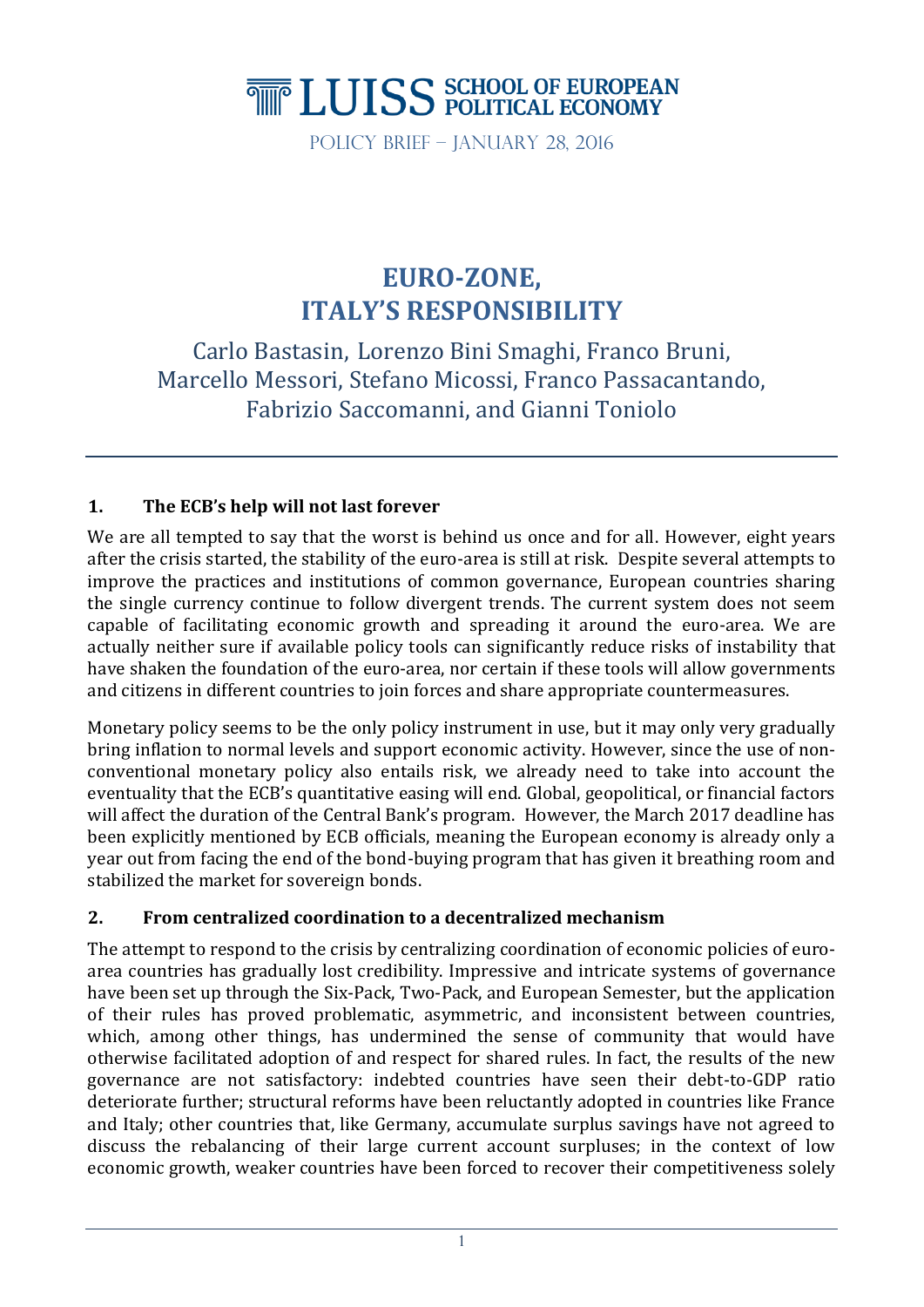through domestic deflation. Loss of credibility and effectiveness have contributed to the erosion of confidence in European governance.

Until 2012, the crisis' management and accompanying institutional changes were based on a hierarchy among countries, whereby countries with a savings surplus could dictate stringent conditions to countries in need. Such conditions have also been reflected in the operation of the European Stability Mechanism (ESM) and financial assistance programs. Subsequently, when the European Central Bank took over the task of stabilizing the crisis, with the intention of re-starting transmission channels of monetary policy and defending the integrity of the single currency, the grip of political conditionality imposed on the weakest countries through control of financial assistance eased. The drive for reform and fiscal consolidation, activated by the financial emergency, receded throughout the area.

In simple terms, with the survival of the euro-area in jeopardy, the ECB had to assume a pivotal financial role that previously had been controversially assumed by Germany. For better or worse, the hierarchy among countries that allowed those with stronger economies to dictate rules and impose technical supervision has withered. Political coordination among the economies of the euro-area, despite being enacted solely through Berlin's centralized role, has become less effective.

Germany's role as Europe's financial and political pivot is now further evolving. The Syrian migrant crisis has cost Berlin its traditional political allies in Eastern Europe. Moreover, countries most-affected by the economic crisis have voted in political leaders who denounce austerity policies. The European Commission is unable to centralize coordination because it is seen by the weak countries as the executor of asymmetric policies favoring Germany, while the latter views Brussels as an accomplice in the watering down of fiscal discipline. With the centralization of policy coordination founded on German leadership losing influence and effectiveness, Berlin has shifted the burden of adjustment back to individual countries, subject to joint but less intrusive supervision—a model we define as "decentralized coordination."

The erosion of confidence in the centralized model of coordination reliant on German leadership also occurred for domestic political reasons. Peripheral countries have grown impatient in the face of ineffective economic policy recipes imposed by outsiders. This sentiment is reflected in the various anti-European movements protesting the centralization of responsibilities at the European level. In Germany, the endless challenge of migration, diminished fiscal discipline in the euro-area, and the attenuation of its influence over other countries and European institutions has fostered a growing sense that it is "losing control" over both national and European challenges. This sentiment is affecting domestic politics leading up to the forthcoming 2017 elections in France and Germany.

#### **3. The risks to Italy**

In this context of less stringent rules and economic coordination, Italy chose to boost demand by raising government deficit, invoking flexibility clauses equivalent to one percent of gross domestic product. After the disappointing results of austerity policies, the aim was to stimulate growth and thus reduce the debt-to-GDP ratio. In doing so, it decided to primarily channel resources into restoring at least part of the confidence destroyed by years of recession, distributing money to families instead of bringing down the cost of labor or easing conditions for economic activities. This move has thus far produced modest effects on private consumption, while investment shows no sign of taking off.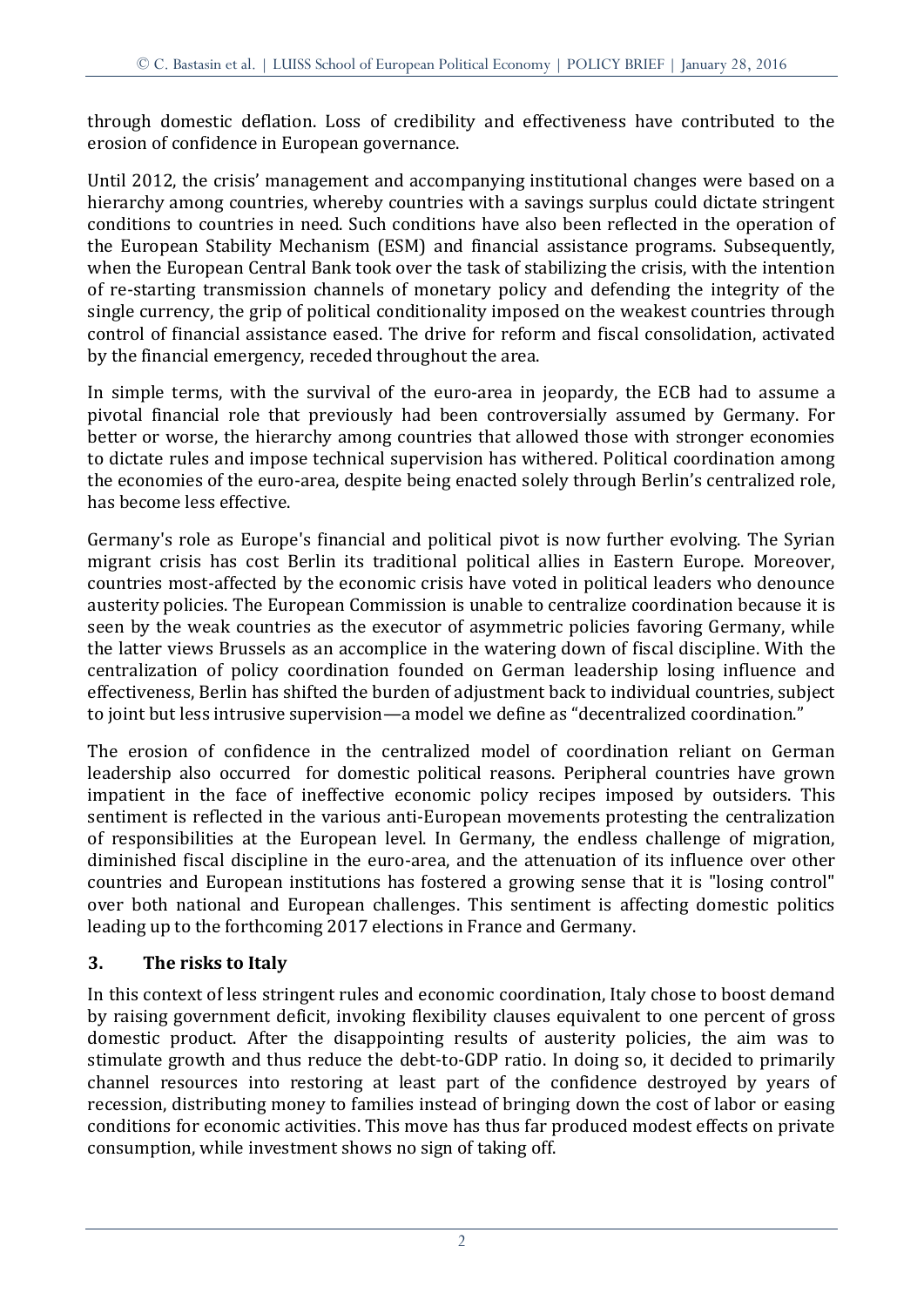Therefore, the possibility exists that the debt-to-GDP ratio will not fall in any significant way. It may even go up again if the global economy grows less than was forecasted in the Budget Law for 2016, which is likely.

The level of Italian debt is one of the most critical elements for the stability of the euro-area. The debt-to-GDP ratio is indeed key to the new system of governance of the euro-area economy. Until last year, Italy has benefited from a transitional period that made annual commitments to debt reduction less cogent. But this year, the leeway ends, and the possibility that the Commission might open infringement procedures against Italy for breach of compliance of its medium-term objectives should not be excluded.

#### **4. The negative effects of the new "decentralized coordination"**

An increase in debt through generous spending policies is the first reason for the reluctance among other countries to forms of risk-sharing. The slowdown of structural reforms and lack of confidence in Italy's ability to reduce its debt-to-GDP ratio hampers the centralization of economic policies and initiatives to share risk. France and Spain have lower public debts than Italy, but their fiscal deficits are comparatively out of line. Their unique interpretation of fiscal rules, all with sound economic or political reasons, make these three countries prime examples of the persistence of different sensitivities in the euro-area with respect to fiscal stability. This inevitably leads to different levels of willingness when it comes to risk-sharing, which has fiscal consequences.

In fact, a different pattern of coordination has emerged out of Germany that favors "decentralized coordination" of economic policies over centralization of responsibilities. Instead of risk-sharing, the crux of this new paradigm is the confinement and reduction of risk originating from high debt countries. Specifically, countries with high debt are asked to assume the responsibility of reducing risk from idiosyncratic shocks by strengthening the separation between sovereign and banking risk. This aim is pursued primarily through new rules that assign an explicit risk coefficient to sovereign bonds of euro-area countries, forcing banks to no longer treat them as practically risk-free securities. New proposals have been discussed that would set limits on the amount of a country's sovereign bonds each bank can hold.

In particular, the Bundesbank has requested not to proceed with planned measures to share banking risk until the process of decoupling sovereign and banking risk has been completed. The European Deposit Insurance Scheme (EDIS) has been postponed because, from the German point of view, sharing risk for banks loaded with government bonds is equivalent to sharing risk for public debt. Following the same logic, but applying it instead to private creditors, EDIS would only be available after the harmonization of regulations governing bankruptcy laws. In the absence of shared rules, a country might choose to allow their banks and businesses to fail, offloading at least a part of the burden on deposit insurance financed by foreign taxpayers.

Once sovereign bonds are taken off the balance sheets of banks, it would be possible to, in the event of a crisis, restructure the public debt of a country without devastating its banking system and, theoretically, private economic activity. With the decentralization of sovereign risk, automatic mechanisms to restructure debt, through the extension of public bonds maturities, would actually be available and enforceable each time a country loses access to financial markets for the financing of public debt, forcing it to turn to the European Stability Mechanism (ESM) for assistance.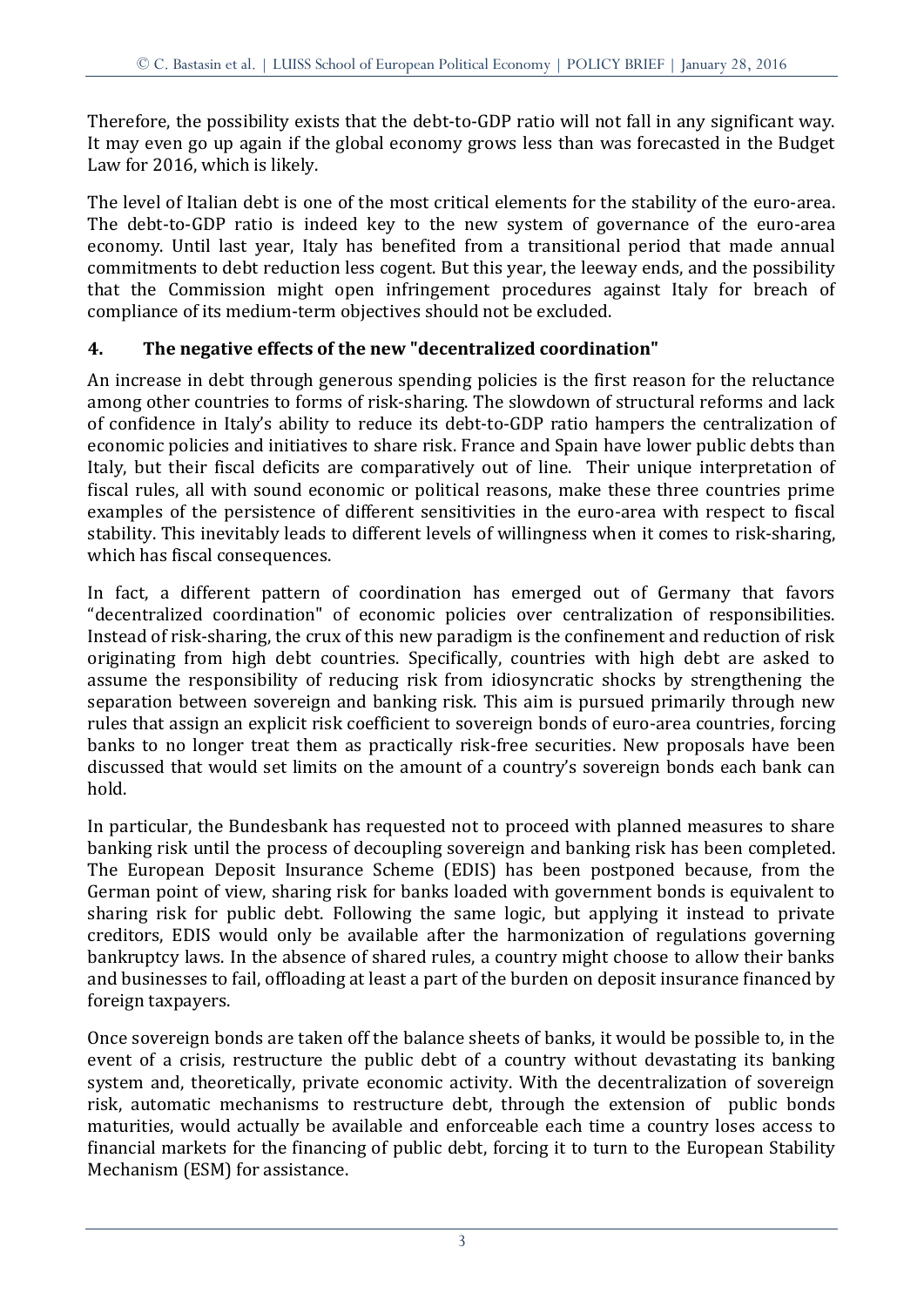For countries with high debt and a considerable amount of problematic bank loans, the situation is worrying. If the workings of the Single Resolution Mechanism (SRM) remains national for another 10 years, the links between banking and sovereign risk could be intensified, rather than weakened. Even more troubling is the threat of automatic restructuring of public debt of countries facing financial difficulties. This threat could be selffulfilling, as was the case in the more dramatic moments of the recent crisis.

# **5. A high-risk gamble on Italy's GDP**

In this context, it is crucial to immediately proceed with the completion of the European Single Resolution Mechanism or, with just less urgency, the creation of the European Deposit Insurance Scheme. While the restructuring and unification of the Italian banking system seems to have started, it is not enough: the amount of high risk credit on the balance sheets of banks requires timely stabilizing measures. In this regard, despite the strictness of new European regulations, there is still room for forms of securitizations that will not compromise the equilibrium of Italian bank balances. It should be highlighted that these balances are overloaded with sovereign bonds that are destined to devalue as soon as inflation returns to normal levels and nominal interest rates increase. It is therefore advantageous for our banks to use the current ample availability of liquidity, furnished by the ECB, to speed up the reduction of their exposure and diversify their holdings.

Speeding up the completion of the SRM and EDIS requires a reconstructed foundation of trust. In this regard, the major European actors need to understand whether Italy's economic recovery will also improve its debt-to-GDP ratio. The economic reforms implemented by Italy in the past few years had not been bold enough to guarantee the necessary economic growth and to make sure that budget deficits actually stimulated the economy. The Italian government in particular has stalled in its attempts to curb inefficient public spending and tax breaks. While we are still waiting for a detailed report on judiciary reform, the Antitrust legislation seems to have been watered down and delayed.

While the process of aggregation and restructuring in the banking sector is observable, it is insufficient for ensuring the sector's stability. A similar structural process aimed at the development of larger industrial players is both slow and truncated. Instead of helping, the use of subsidies and occupational support schemes is hindering the restructuring of the manufacturing sector. The intensive plan for reforms aimed at boosting productivity through micro-economic interventions has yet to be realized.

Faced with the risk of disappointing results from investment and the slew of recently launched reforms, it is vital to keep an eye on debt. On this front, there has not been a strong signal that reforms aimed at fiscal consolidation have resumed, as it would be possible, for example, by making safeguard clauses trigger automatic spending cuts instead than tax increases. Underestimating the risk of an increase in the debt-to-GDP ratio could be very risky, and precautionary measures seem appropriate. For example, privatization measures that would reduce nominal debt increases should be immediately identified. Extraordinary intervention projects to reduce the size of the national budget should be considered.

## **6. National obligations and European negotiations**

The euro-area needs more cohesiveness between its member states, lest its survival, not only economic, will remain at risk. But there can be neither cohesion nor risk-sharing unless each country starts, at this very moment, to reduce their own reasons for instability.